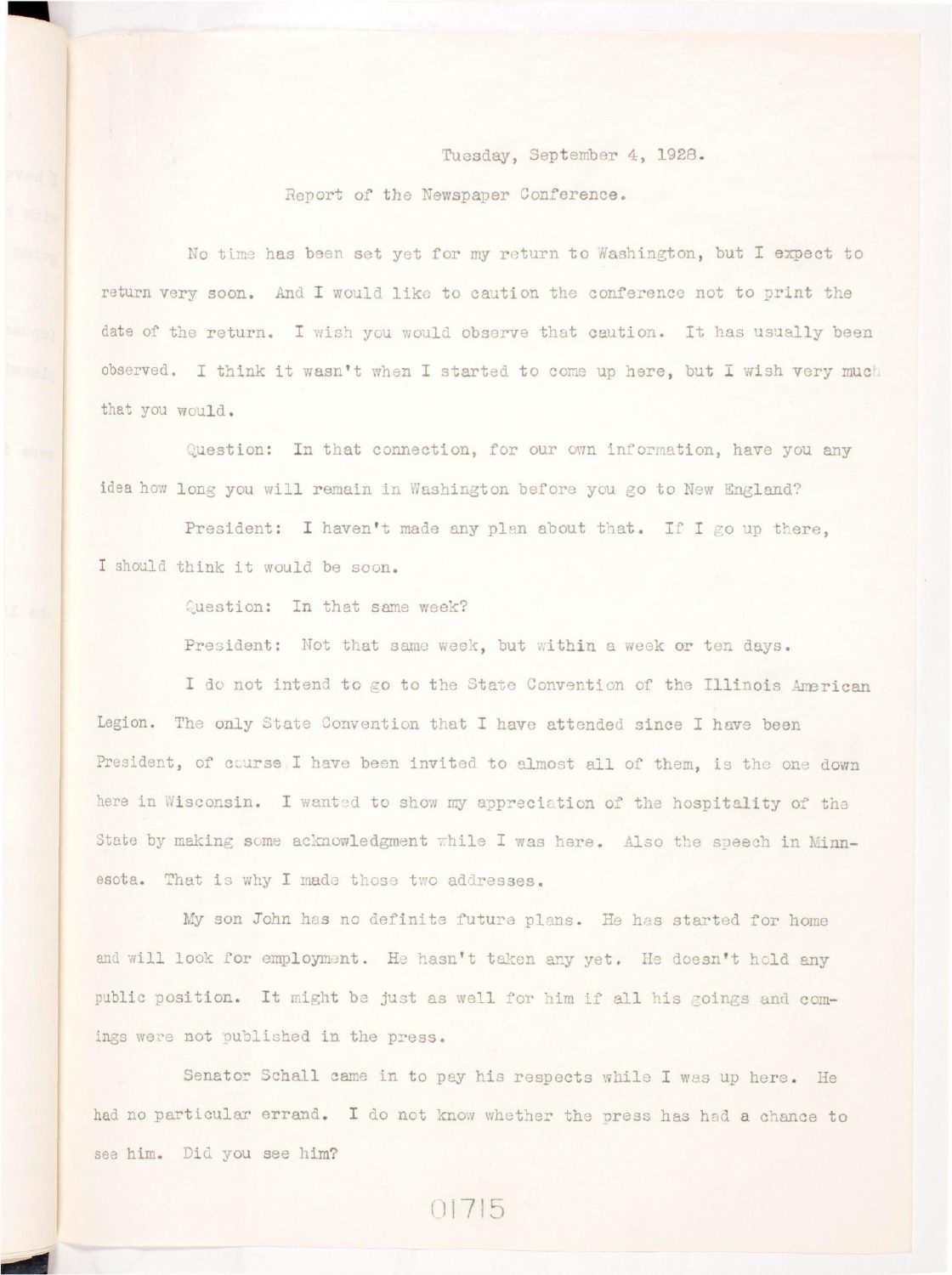Mr. Young: I had a brief talk with him and I understood him to say he was supporting Mr. Hoover and predicted his election.

President: Well, I understand that is so. But his errand here seemed to **be one of courtesy and to express his thanks for the consideration that I had given**  him in the performance of his duties in Washington.

I didn't receive any definite reports about things from Secretary Davis of the War Department. He said he had a very interesting and he thought profitable **journey to Honoluly. He reported that conditions out there appear to be very good.**  Mr. Meyer stayed over night and then went down to Minneapolis. He is making a visit out here and an inspection to keep in touch with the farm banks of this region, and **he reported to me that the farm banks were making very commendable progress. There is a call for some more money. The banks are making plans to furnish further**  financing for agriculture and those banks that he found were not in so good condition as he thought they ought to be when he took office are gradually getting back into better shape. I think the press already knows that I am expecting to attend the Fair tomorrow, isn't it Mr. Sanders?

**Mr. Sanders: Yes, tomorrow afternoon about 2:00 o'clock.** 

**President: And I believe the newspaper men and picture men are coming out**  to the Lodge tomorrow morning. It may be a little wet out there in the dew. You better bring some rubbers along with you to keep dry, if you are coming out early in **the morning.** 

**Mr. Young: 8:30.** 

President: Yes.

Mr. Young: It isn't likely you will say anything tomorrow at the Fair? **President: No. I am just going as an exhibit.** 

01716

MKXXXEBJi X

 $2.$